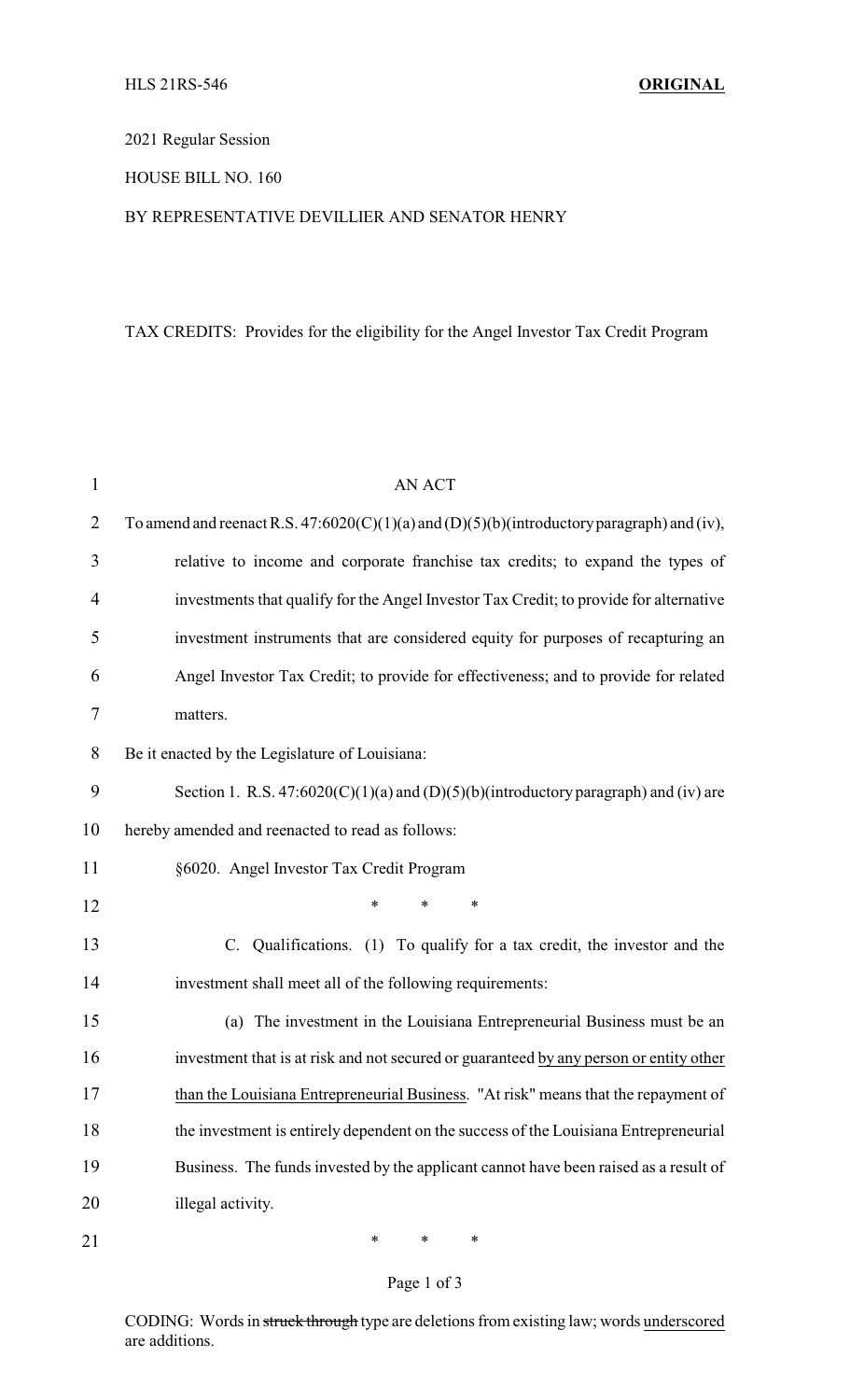| $\mathbf{1}$   | D. Tax credits.                                                                               |
|----------------|-----------------------------------------------------------------------------------------------|
| $\overline{2}$ | ∗<br>*<br>∗                                                                                   |
| 3              | (5)                                                                                           |
| $\overline{4}$ | ∗<br>*<br>∗                                                                                   |
| 5              | (b) If at the close of any calendar year in the three-year period beginning                   |
| 6              | with the first year a tax credit certificate was issued to an investor, the investor          |
| 7              | transfers the equity, note, convertible debt, or other similar investment instrument          |
| 8              | received in connection with the qualified investment, the tax credit shall be                 |
| 9              | recaptured from the investor unless the transfer results from any of the following            |
| 10             | circumstances:                                                                                |
| 11             | $\ast$<br>*<br>*                                                                              |
| 12             | (iv) The transfer of the equity, in the Louisiana Entrepreneurial Business                    |
| 13             | note, convertible debt, or other similar investment instrument by the investor is to an       |
| 14             | entity, trust, or other organization under the control of the investor. For purposes of       |
| 15             | this Subparagraph, an entity shall be deemed to be in control of an investor if the           |
| 16             | investor is the beneficiary owner of at least a majority of the outstanding equity            |
| 17             | securities of the entity or has the right to control the voting power of the entity, trust,   |
| 18             | or other organization to which the securities are transferred.                                |
| 19             | *<br>*<br>∗                                                                                   |
| 20             | Section 2. This Act shall become effective upon signature by the governor or, if not          |
| 21             | signed by the governor, upon expiration of the time for bills to become law without signature |
| 22             | by the governor, as provided by Article III, Section 18 of the Constitution of Louisiana. If  |
| 23             | vetoed by the governor and subsequently approved by the legislature, this Act shall become    |
| 24             | effective on the day following such approval.                                                 |